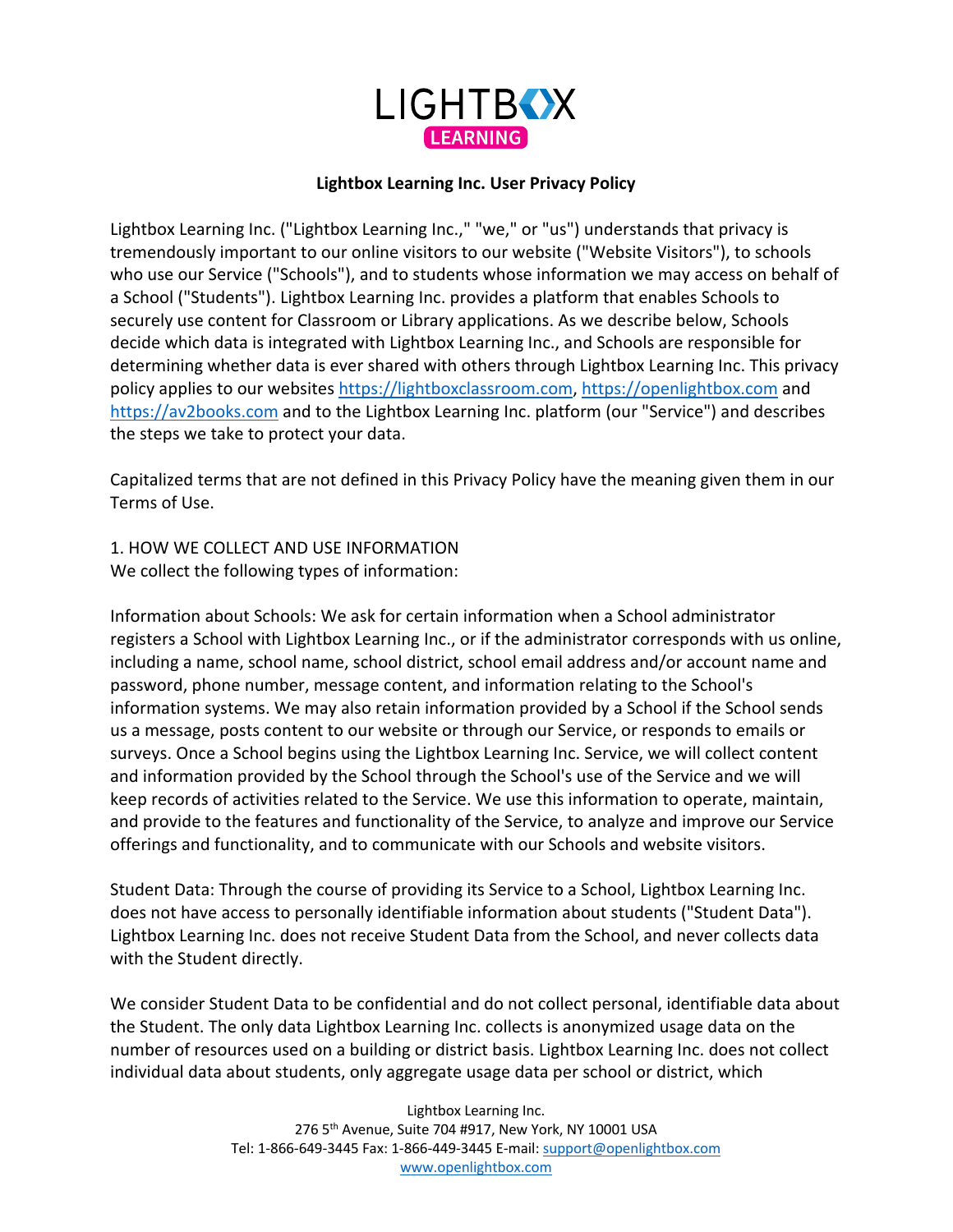represents the usage for all users at a school, without any personally identifiable information, and it is not for any purpose other than to provide usage reports on the School's behalf, in accordance with contractual agreements with the School. Our collection, use, and disclosure of Usage Data is governed by our Terms of Use, our Additional Terms of Use for Schools, and/or any other agreement with the School, by the provision of the Family Educational Rights and Privacy Act (FERPA), the Children's Online Privacy Protection Act (COPPA), Student Online Personal Protection Act (SOPPA), and applicable state laws which relate to the collection of Student Data. If you are a Student or parent, please contact your School if you have questions about the School's use of technology service providers like Lightbox Learning Inc.

Information collected through technology: Like most websites and online services, we automatically collect certain types of usage information when you visit our Services, read our emails, or otherwise engage with us. We typically collect this information through a variety of tracking technologies, including cookies, web beacons, file information and similar technology (collectively, "tracking technologies"). For example, we collect information about your device and its software, such as your IP address, browser type, Internet service provider, platform type, device type, operating system, date and time stamp, mobile device, and other such information. We also collect information about the way you use our Service, for example, the pages visited, the links clicked, whether the Service is accessed from multiple devices, and other usage actions taken on the Service. We may also collect analytics data, or use third-party analytics tools, to help us measure traffic and usage trends for the Service.

Cookies and related technology allow us to provide you with a better user experience. For example, we may use the data collected through cookies to: (a) remember information so that a user will not have to re-enter it during subsequent visits; (b) provide custom, personalized content and information; (c) to provide and monitor the effectiveness of our Service; (d) monitor aggregate metrics such as total number of visitors, traffic, and usage on our website and our Service; (e) diagnose or fix technology problems; (f) help users efficiently access information after signing in, and (g) otherwise to plan for and enhance our Service.

If you would prefer not to accept cookies, most browsers will allow you to: (i) change your browser settings to notify you when you receive a cookie, which lets you choose whether or not to accept it; (ii) disable existing cookies; or (iii) set your browser to automatically reject cookies. Please note that doing so may negatively impact your experience using the Service, as some features and services on our Service may not work properly. Depending on your mobile device and operating system, you may not be able to delete or block all cookies. You may also set your e-mail options to prevent the automatic downloading of images that may contain technologies that would allow us to know whether you have accessed our e-mail and performed certain functions with it.

Third Party Tracking: We do not permit third party advertising networks to collect information about your use of our website and Service over time and across websites for the purpose of serving targeted advertising and we will never use Student Data for targeted advertising.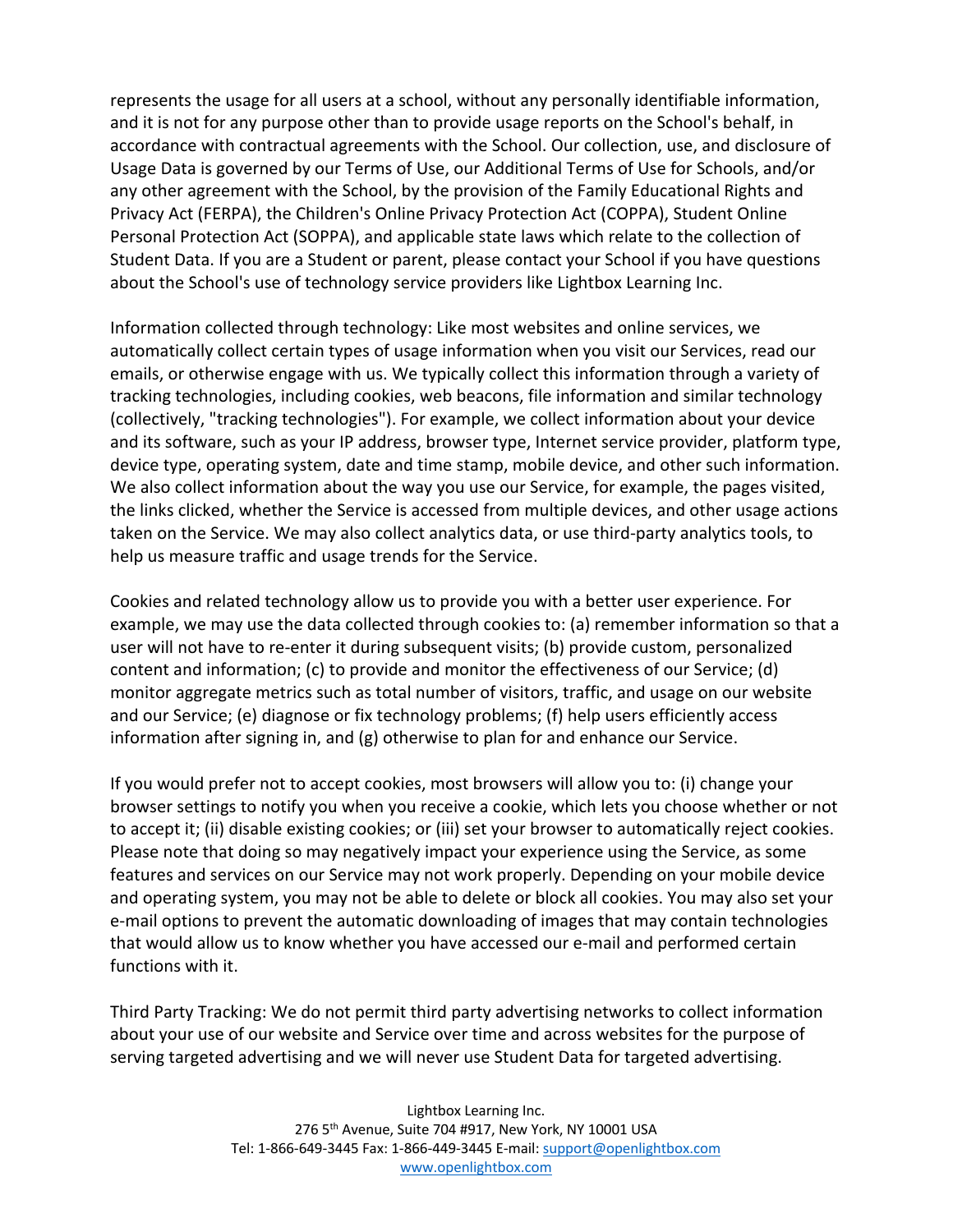Student privacy is very important to us. Student Data is not collected, and usage data is used only for usage reporting at the direction of the School.

## 2. HOW WE SHARE YOUR INFORMATION

Lightbox Learning Inc. only shares information in a few limited circumstances, described below. We do not rent or sell information for marketing purposes and we will never share or sell Data with third parties for marketing purposes.

Who we may share information with:

We share information within the Service as needed to perform the Service and/or at the direction of the School. For example, Usage Data, will be shared between and among authorized School users such as teachers and School administrators. This sharing will depend on the settings and functionality selected by the School.

We may share usage information with our trusted third party service providers who perform technology services on our behalf (e.g. web hosting and analytics services), but strictly for the purpose of carrying out their work for us. Contractors and service providers who may have access to Usage Data in the course of performing their services are subject to confidentiality and data security requirements.

We may be required to share information with law enforcement or other third parties when compelled to do so by court order or other legal process, to comply with statutes or regulations, to enforce our Terms of Use, or if we believe in good faith that the disclosure is necessary to protect the rights, property or personal safety of our users.

We may share information in an aggregated and/or anonymous form that does not reasonably identify an individual or School. For example, we may use and share aggregate or anonymized data to study and improve our Service, user functionality, and product offerings. In the event of a change of control: If we sell, divest or transfer our business, we will not transfer personal information of our customers unless the new owner intends to maintain and provide the Service as a going concern, and provided that the new owner has agreed to data privacy standards no less stringent than our own. In such case we will provide you with notice and an opportunity to opt-out of the transfer of Usage Data.

How Student Data is shared: Student Data is not collected, so Student Data is not available to be shared by Lightbox Learning Inc. Please remember that this Privacy Policy applies to the Lightbox Learning Inc. Services, and not other services or third party applications, which may have their own privacy policies. Schools should carefully read the privacy practices of each third party application before agreeing to engage with the application through the Service.

We store our data in the United States and we take strong measures to keep data safe and secure.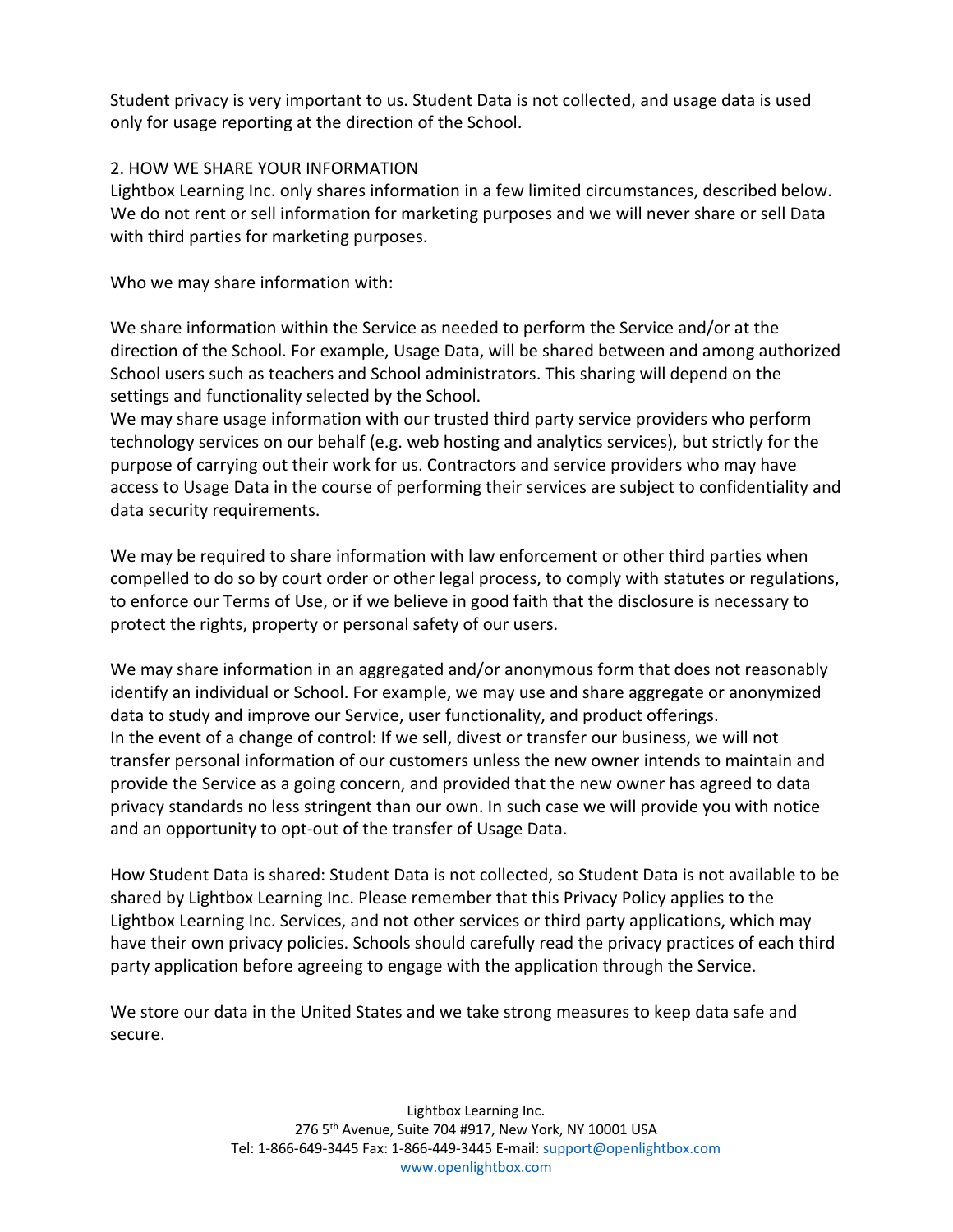### 3. HOW WE STORE AND PROTECT YOUR INFORMATION

Storage and processing: Any information collected through the Service is stored and processed in the United States. If you use our Service outside of the United States, you consent to have your data transferred to the United States.

Keeping information safe: Lightbox Learning Inc. maintains strict administrative, technical, and physical procedures to protect information stored in our servers, which are located in the United States. Access to information is limited (through user/password credentials and two factor authentication) to those employees who require it to perform their job functions. We use industry-standard Secure Socket Layer (SSL) encryption technology to safeguard the account registration process and sign-up information. Other security safeguards include but are not limited to data encryption, firewalls, and physical access controls to building and files.

Incident plan for security breach: In the event that Usage or Customer Data is accessed or obtained by an unauthorized individual, Lightbox Learning Inc. shall provide notification to the Customer within a reasonable amount of time of the incident, and not exceeding forty-eight (48) hours. The Lightbox Learning Inc. Security Breach Incident Plan is available by request by contacting us at support@openlightbox.com. No Student Data is collected by Lightbox Learning Inc., so in the event of a security breach, no Student Data could be compromised.

# 4. YOUR CHOICES ABOUT YOUR INFORMATION

Account information and settings: Schools may update account information and modify Services by signing into the administrator account. Schools and other website visitors can opt-out of receiving promotional email from us by clicking on the "unsubscribe" feature at the bottom of each email. Sorry, you cannot unsubscribe from Service-related messaging.

If you have any questions about reviewing or modifying account information, contact us directly by visiting our Help Center.

Access to Student Data: No Student Data is provided or collected by Lightbox Learning Inc.

How long we keep Usage Statistics: Following termination or deactivation of a School account, Lightbox Learning Inc. may retain profile information and content for a commercially reasonable time for backup, archival, or audit purposes. We may maintain anonymized or aggregated data, including usage data, for analytics purposes. If you have any questions about data retention or deletion, please contact us by visiting our Help Center.

We do not collect any information from students.

# 5. CHILDREN'S PRIVACY

Lightbox Learning Inc. does not knowingly collect any information from students or children. Because Lightbox Learning Inc. collects and uses non-student specific Usage Data at the direction of and under the control of a School, Lightbox Learning Inc. relies on each School to provide appropriate notice to parents of the School's use of third party service providers such as